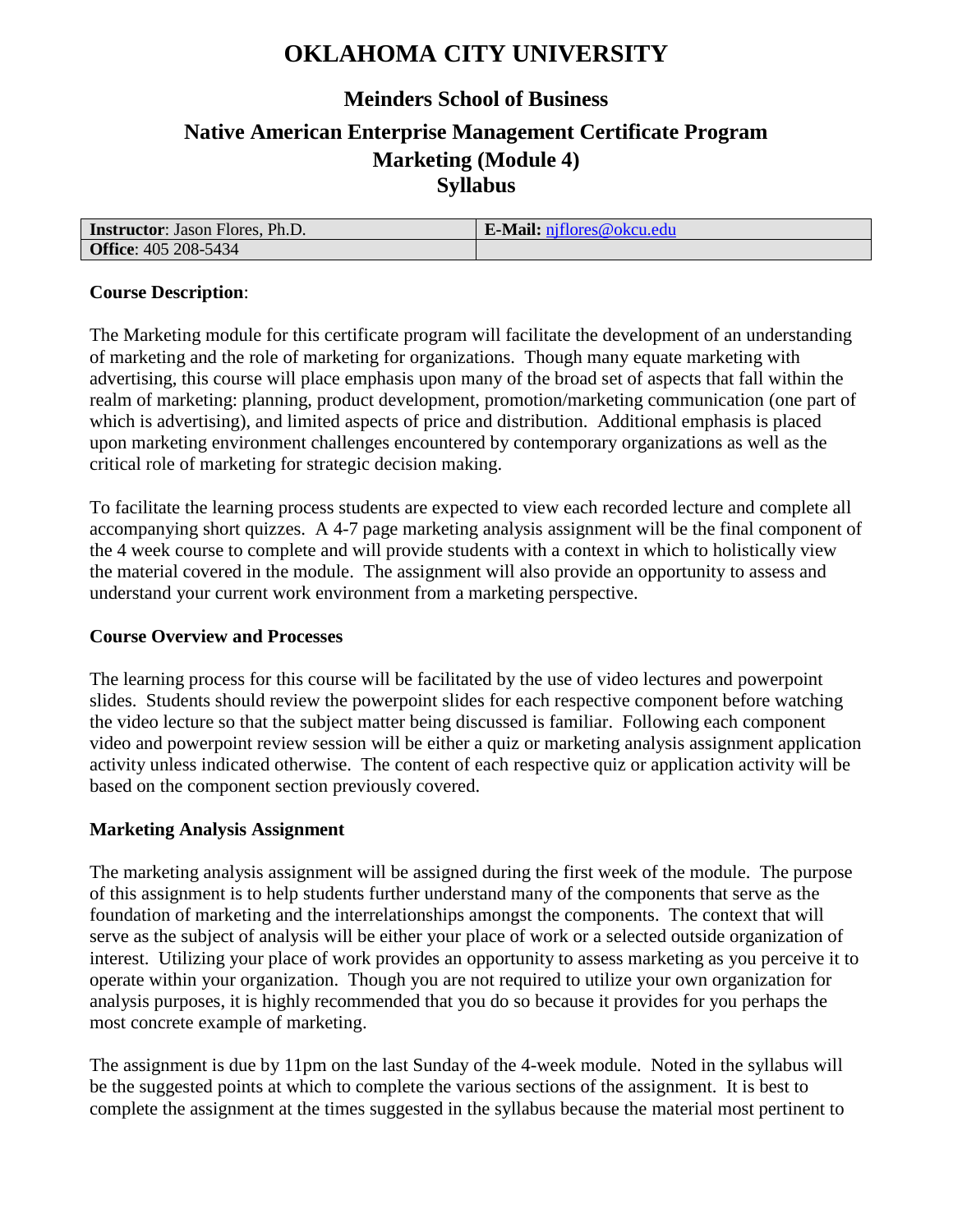each section that is covered in the lecture videos will be most readily accessible for you to take that understanding and apply it to the assignment.

### **Quizzes**

7 of the 12 components will have an associated quiz. Each quiz will have 9 questions and a total of 10 minutes is provided in which to complete the quiz. Two attempts will be available for each quiz and only the best score of the two will be recorded. Quizzes will be marked based on the corresponding component (e.g. Quiz 1-1) and can be found on the module D2L page by clicking on the Assignments  $\rightarrow$  Quizzes $\rightarrow$  (associated quiz link; e.g. Quiz 1-1). All quizzes must be completed by Sunday night at 11pm at the end of each week. Thus, for example, the quizzes assigned during the first week of the module must all be completed by the end of the first week.

### **Class Participation and Grading**:

Grades will be determined based on student performance in the following two areas:

| 7 Quizzes:                            | 65% |
|---------------------------------------|-----|
| <b>Marketing Analysis Assignment:</b> | 35% |

A final "grade average" of 70% is required for passing.

For example, if you received 92% on quizzes and 88% on the marketing analysis assignment, then your "grade average" would be:

 $65\% * 92 + 35\% * 88 = 90.6\%$ 

Personal Note

Marketing and teaching marketing is one of my passions and I look forward to helping you develop your marketing related knowledge and skills.

I'm glad you are here!